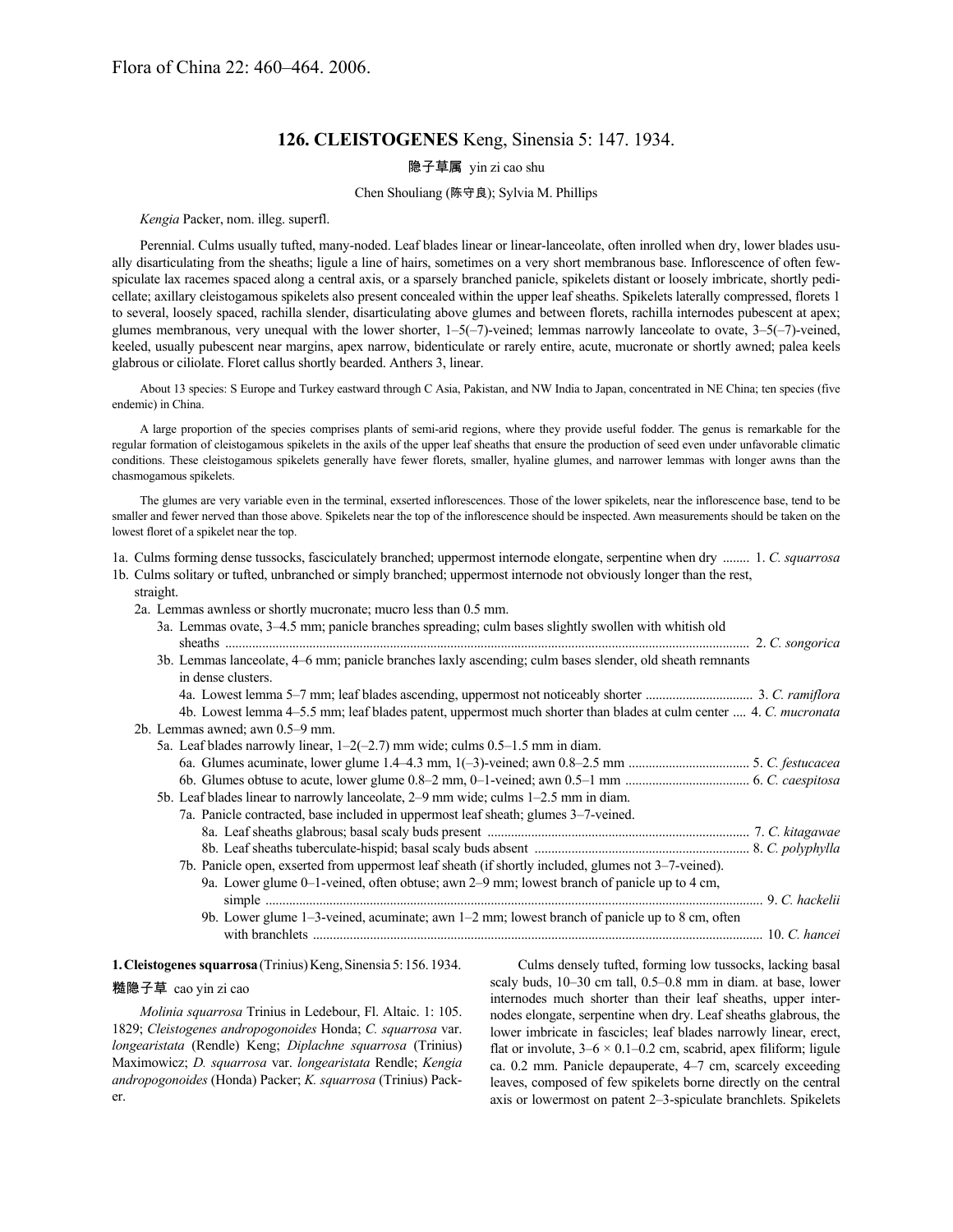5–10 mm, green or purplish green, florets 2–4; glumes narrowly lanceolate, subacute to acuminate-aristulate; lower glume 1–2.4 mm, 1-veined; upper glume 3–5 mm, 1(–3)-veined; lemmas lanceolate, lowest 5–6 mm, pilose near margins, minutely 2 toothed; awn 2.5–7 mm; palea keels scabrid, extended into 2 mucros to 0.7 mm. Anthers ca. 2.5 mm. Fl. and fr. Jul–Sep.

Grasslands, mountain slopes, dry sandy and stony places. Gansu, Hebei, Heilongjiang, Henan, Jilin, Liaoning, Nei Mongol, Ningxia, Qinghai, Shaanxi, Shandong, Shanxi, Xinjiang [Kazakhstan, Mongolia, Russia; SW Asia (Caucasus)].

This distinctive species of arid places is recognized by its low mounds of dense foliage, few-flowered panicles of awned spikelets, and the curling, elongate upper internodes of the dried culm.

This is an excellent forage grass.

**2. Cleistogenes songorica** (Roshevitz) Ohwi, J. Jap. Bot. 18: 540. 1942.

## 无芒隐子草 wu mang yin zi cao

*Diplachne songorica* Roshevitz, Fl. URSS. 2: 752. 1934; *Cleistogenes mutica* Keng; *Kengia mutica* (Keng) Packer; *K. songorica* (Roshevitz) Packer.

Culms compactly tufted with tomentose roots, bases slightly swollen and clothed in pale papery old sheaths, lacking basal scaly buds, erect or ascending, 15–35(–50) cm tall, ca. 1 mm in diam., unbranched, leafy to base. Leaf sheaths longer than internodes, glabrous but pilose at mouth; leaf blades linear, grayish green, tough, flat or slightly involute, stiffly patent, 2–6  $\times$  0.15–0.25 cm, glabrous, acute; ligule ca. 0.5 mm. Panicle open, 2–5 cm, exserted or not from uppermost leaf sheath; branches pilose in the axils, usually widely spreading, racemose, lowest branch 2–3.5 cm. Spikelets 4–8 mm, green or purple, florets 3–6; glumeslanceolate, 1-veined, acute; lower glume 2–3 mm; upper glume 3–4 mm; lemmas ovate, lowest 3–4.5 mm, pilose on lower flanks and back, apex entire, acute or with mucro less than 0.5 mm; palea keels ciliate. Anthers 1–2 mm. Fl. and fr. Jul–Sep.

Dry, sandy, or stony open grasslands, deserts. Gansu, Henan, Nei Mongol, Ningxia, Qinghai, Shaanxi, Xinjiang [Kazakhstan, Kyrgyzstan, Mongolia, Russia, Turkmenistan, Uzbekistan].

This species of desert steppe is recognized by its dense tufts of gray-green leaves, and awnless, often purple spikelets with broader lemmas than the other species of the genus. The name *Cleistogenes thoroldii* (*Orinus thoroldii* in this account) has been misapplied to *C. songorica* in C Asian literature.

This is an excellent forage grass.

**3. Cleistogenes ramiflora** Keng & C. P. Wang, Bull. Bot. Res., Harbin 6(1): 175. 1986.

#### 枝花隐子草 zhi hua yin zi cao

*Kengia ramiflora* (Keng & C. P. Wang) H. Yu & N. X. Zhao.

Culms tufted, erect or slightly decumbent at base, 25–35 cm tall. Leaf sheaths glabrous but pilose at mouth; leaf blades narrowly linear, flat or involute, ascending,  $3-10 \times$  ca. 0.2 cm; ligule short. Panicle narrow, 5–9 cm, lowest branch 2–4 cm. Spikelets 7–9 mm, florets 3–4; glumes lanceolate, 1-veined; lower glume 2–4 mm; upper glume 4–5 mm; lemmas lanceolate, purplish at margin and apex, lowest 5–6(–7) mm, acute or with a mucro to 0.5 mm; palea slightly shorter than lemma. Anthers ca. 3 mm. Fl. and fr. Jul–Sep.

● Mountain meadows, thickets. Nei Mongol.

No material of this species has been seen. The description is taken from the protologue. The spikelets are very similar to those of *Cleistogenes mucronata*, but the habit is different, as shown in the illustration accompanying the protologue, with softly ascending leaf blades of more or less equal length throughout.

**4. Cleistogenes mucronata** Keng ex P. C. Keng & L. Liu, Acta Bot. Sin. 9: 70. 1960.

## 小尖隐子草 xiao jian yin zi cao

*Cleistogenes gracilis* Keng ex P. C. Keng & L. Liu; *Kengia gracilis* (Keng ex P. C. Keng & L. Liu) Packer; *K. mucronata* (Keng ex P. C. Keng & L. Liu) Packer.

Culms densely tufted, clothed at base in old sheath remnants, lacking basal scaly buds, erect, wiry, 30–60 cm tall, 0.5– 0.8 mm in diam., unbranched. Leaf sheaths longer than internodes, glabrous but pilose at mouth; leaf blades stiff, patent, longest at culm center, here  $3-7 \times 0.1-0.2$  cm, uppermost  $1-2$ cm, glabrous, adaxial surface and margins scabrid, abaxial surface smooth, lower blades disarticulating; ligule 0.2–0.3 mm. Panicle open, 5–12 cm, exserted from uppermost leaf sheath; branches laxly ascending or spreading, racemose or lower branches with branchlets, lowest branch 4–8 cm. Spikelets oblong, (6–)8–14 mm, yellowish brown or purplish green, florets 3–8; glumes lanceolate, acute; lower glume 1.6–3.5 mm, 1(–3) veined; upper glume 3.5–4.5 mm, 1–3-veined; lemmas lanceolate, lowest 4–5 mm, loosely pilose near margins; mucro 0.1–0.2 mm; palea keels ciliolate. Anthers 2–3 mm. Fl. and fr. Jul–Sep.

● Rocky hills, mountain slopes. Gansu, Henan, Nei Mongol, Ningxia, Qinghai, Shaanxi, Shanxi.

This is a densely tufted, wiry species with clumps of old sheaths at the base, numerous stiff, patent, narrow leaf blades, the uppermost very short, and exserted, flexuose panicles of spikelets with relatively short, inconspicuously mucronate lemmas. It is close to *Cleistogenes festucacea* and perhaps intergrades with that species through forms with slightly longer lemmas and awnlets.

**5. Cleistogenes festucacea** Honda, Rep. First Sci. Exped. Manchoukuo, Sect. IV, 4: 98. 1936.

#### 薄鞘隐子草 bao qiao yin zi cao

*Cleistogenes foliosa* Keng; *C. kitagawae* Honda var. *foliosa* (Keng) S. L. Chen & C. P. Wang; *C. striata* Honda; *Kengia festucacea* (Honda) Packer; *K. foliosa* (Keng) Packer; *K. kitagawae* (Honda) Packer var. *foliosa* (Keng) H. Yu & N. X. Zhao; *C. longiflora* Keng ex P. C. Keng & L. Liu.

Culms densely tufted, base with old sheath remnants, lacking basal scaly buds, erect, wiry, 30–45 cm tall, 0.5–0.8 mm in diam., unbranched. Leaf sheaths longer than internodes, glabrous but pilose at mouth; leaf blades flat or involute when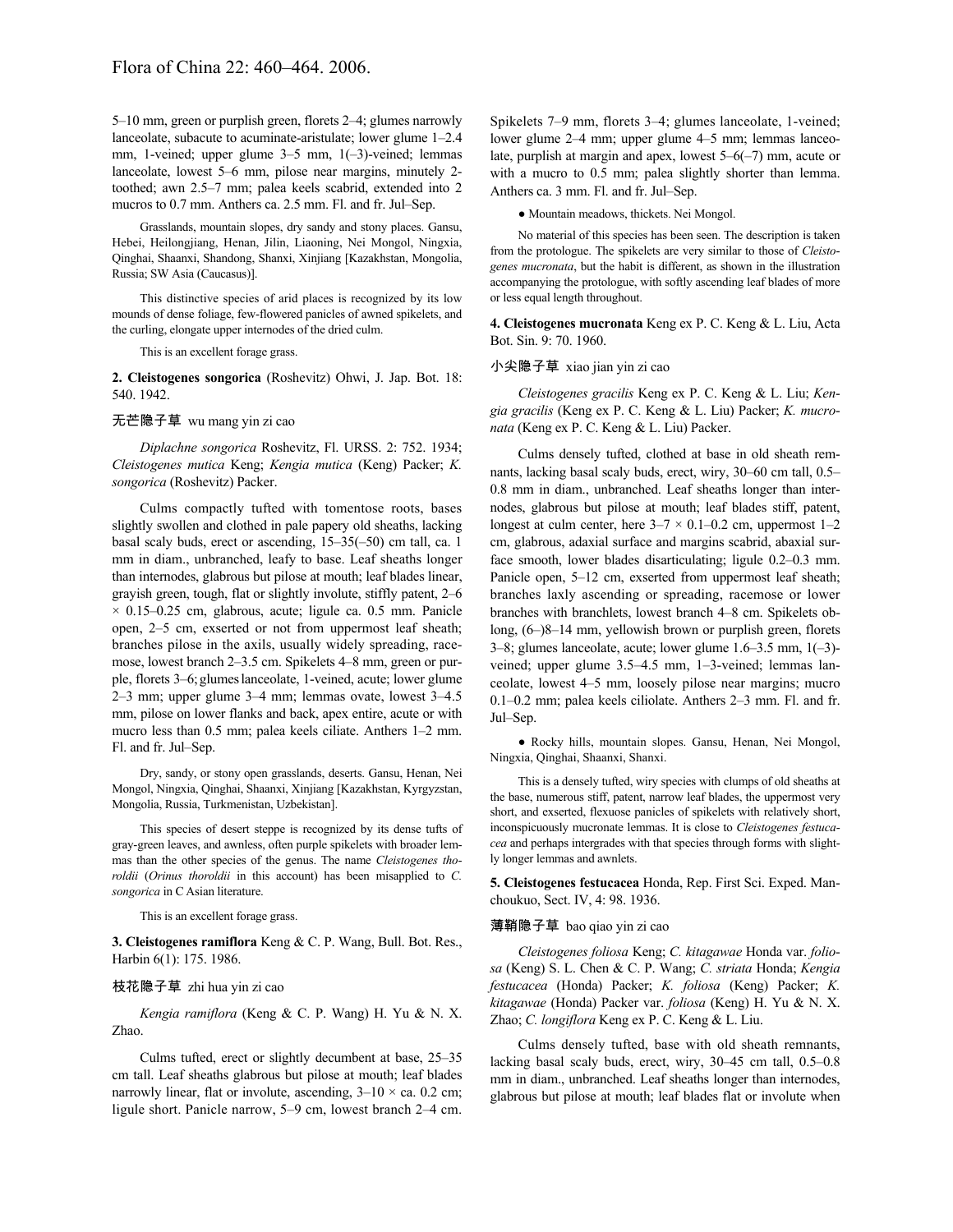dry, ascending to stiffly spreading,  $4.5-7 \times 0.12-0.2(-0.27)$  cm, scaberulous especially toward the subulate-involute apex, lower blades disarticulating; ligule ca. 0.5 mm. Panicle lax, slightly flexuose, 7–10 cm, usually shortly exserted from uppermost leaf sheath; branches mostly narrowly ascending, few-spiculate, simple, lowest branch 3–5 cm. Spikelets 6–9 mm, pale green or purple-tinged, florets 2–5; glumes narrowly lanceolate, 1– 3(–5)-veined, acuminate; lower glume 1.4–4.3 mm; upper glume (2.5–)3.5–5.7 mm; lemmas narrowly lanceolate, lowest  $(4.5-)5-6.5$  mm, thinly pilose near margins; awn  $(0.2-)1-2($ 2.5) mm; palea keels ciliolate. Anthers 2.2–2.5 mm. Fl. and fr. Aug–Oct.

● Gansu, Hebei, Nei Mongol, Ningxia, Shandong, Shanxi.

This species has a characteristic, densely tufted habit with very slender, wiry culms, narrow, spreading leaf blades and a loose, rather flexuose panicle. However, the spikelet parts are variable, which has led to the application of several different species names. The glumes are usually acuminate and 1-veined or faintly 2- or 3-veined. The name *Cleistogenes striata* was given to an unusually strongly veined variant with up to 5 prominent veins in the glumes and 7 veins in the lemmas. The length of the lemmas and awns is also variable, sometimes even within a single panicle.

## **6. Cleistogenes caespitosa** Keng, Sinensia 5: 154. 1934.

## 丛生隐子草 cong sheng yin zi cao

#### *Kengia caespitosa* (Keng) Packer.

Culms densely tufted, base thickened by clustered old leaf sheaths, lacking basal scaly buds, 30–40 cm tall, 0.8–0.9 mm in diam., unbranched. Leaf sheaths longer than the internodes, glabrous but pilose at mouth; leaf blades flat or involute toward apex, stiffly spreading,  $3-7.5 \times 0.2-0.4$  cm; ligule ca. 0.5 mm. Panicle open, lax, 4–6 cm; branches spreading at maturity, simple or lowest with branchlets, lowest branch 1–3 cm. Spikelets 5–12 mm, florets (1–)3–6; glumes ovate-lanceolate, obtuse; lower glume 0.8–2 mm, 0–1-veined; upper glume 1.5–3.5 mm, 1–3-veined; lemmas lanceolate, lowest 4–5.5 mm, pilose near margins; awn 0.4–1 mm; palea keels scabrid. Anthers ca. 3 mm. Fl. and fr. Jul–Oct.

● Dry hill slopes, forest margins. Gansu, Hebei, Henan, Liaoning, Nei Mongol, Ningxia, Shaanxi, Shandong, Shanxi.

This is a variant from the *Cleistogenes festucacea* gene pool with unusually short, obtuse glumes.

**7. Cleistogenes kitagawae** Honda, Rep. First Sci. Exped. Manchoukuo, Sect. IV, 4: 99. 1936.

#### 凌源隐子草 ling yuan yin zi cao

#### *Kengia kitagawae* (Honda) Packer.

Culms densely tufted with small scaly buds at base, erect, ca. 50 cm tall, 1–1.5 mm in diam. Leaf sheaths longer than internodes, lower clustered, glabrous but pilose at mouth; leaf blades linear or linear-lanceolate, usually involute, stiffly spreading, 5–7(–9) × 0.2–0.4 cm; ligule 0.2–0.3 mm. Panicle contracted, 5–8 cm, base included in uppermost sheath; branches narrowly ascending, simple, compactly spiculate, lowest branch (2–)3–4.5 cm. Spikelets 7–9 mm, florets 2–5; glumes narrowly

lanceolate-oblong, acuminate; lower glume 2.8–4 mm, 3 veined; upper glume 4.2–5.5 mm, 3–5-veined; lemmas lanceolate-oblong, lowest 5–5.3 mm, glabrous or sparsely pilose near margins and toward base; awn 0.5–1 mm; palea keels scabrid.

Mountain slopes, forest margins. Hebei,Liaoning [Mongolia, Russia (Far East)].

*Cleistogenes hackelii* (Honda) Honda var. *brachyphylla* Ohwi (J. Jap. Bot. 18: 540. 1942; *Kengia hackelii* (Honda) Packer var. *brachyphylla* (Ohwi) H. Yu & N. X. Zhao), described from Hebei, may belong here. The type has not been seen.

**8. Cleistogenes polyphylla** Keng ex P. C. Keng & L. Liu, Acta Bot. Sin. 9: 69. 1960.

## 多叶隐子草 duo ye yin zi cao

*Cleistogenes hancei* Keng var. *jeholensis* (Honda) Kitagawa; *C. serotina* (Linnaeus) Keng var. *jeholensis* Honda; *Kengia hancei* (Keng) Packer var. *jeholensis* (Kitagawa) H. Yu & N. X. Zhao; *K. polyphylla* (Keng ex P. C. Keng & L. Liu) Packer.

Culms loosely tufted from a knotty base with old sheath remnants, lacking basal scaly buds, erect, slender to moderately stout, 25–90 cm tall, 0.8–1.5 mm in diam., many-noded, sometimes branching. Leaf sheaths longer than internodes, tuberculate-hispid (especially the lower), older lower sheaths with disarticulated blades, glabrescent and spotted with tubercles; leaf blades lanceolate or linear-lanceolate, stiffly erect or becoming divaricate, flat with involute apex,  $2-10 \times (0.2-0.3-0.6$ cm; ligule ca. 0.5 mm. Panicle contracted, 4–8.5 cm, base included in uppermost sheath; branches glabrous in the axils, simple, lowest branch 2–2.5 cm. Spikelets 8–13 mm, green or purple, florets 4–9; glumes lanceolate or oblong; lower glume 1.5– 3.5(–4) mm, 1–3(–5)-veined; upper glume 3–5 mm, 3–5 veined; lemmas lanceolate, lowest 4–5.5 mm, loosely pilose near margins and base, emarginate; awn 0.5–1.8 mm; palea keels scabrid. Anthers ca. 2 mm. Fl. and fr. Jul–Oct.

● Dry mountain slopes, along banks of streams. Hebei, Heilongjiang, Henan, Jilin, Liaoning, Nei Mongol, Shaanxi, Shandong, Shanxi.

The habit is distinctive, with many nodes obscured by the overlapping leaf sheaths, broad, often erect leaf blades, and a contracted inflorescence with the base included in the uppermost sheath. The tubercles on the lower leaf sheaths are often purple colored and obvious. Robust specimens are similar to *Cleistogenes hackelii* var. *nakaii*, but that taxon has scaly basal buds, longer internodes with the nodes often exposed, and glabrous leaf sheaths.

This is a good mountain forage grass.

**9. Cleistogenes hackelii** (Honda) Honda, Bot. Mag. (Tokyo) 50: 437. 1936.

## 朝阳隐子草 chao yang yin zi cao

Culms loosely tufted from a knotty base with scaly buds, erect, very slender to moderately stout, 30–90 cm tall, 0.5–1.5 mm in diam., often branched above base, internodes often purple. Leaf sheaths mostly shorter than internodes, pilose above middle with tubercle-based hairs or glabrous; leaf blades linearlanceolate, thin, flat, patent,  $3-15 \times 0.3-1$  cm, glabrous or thinly pilose, acute; ligule 0.3–0.5 mm. Panicle open, exserted,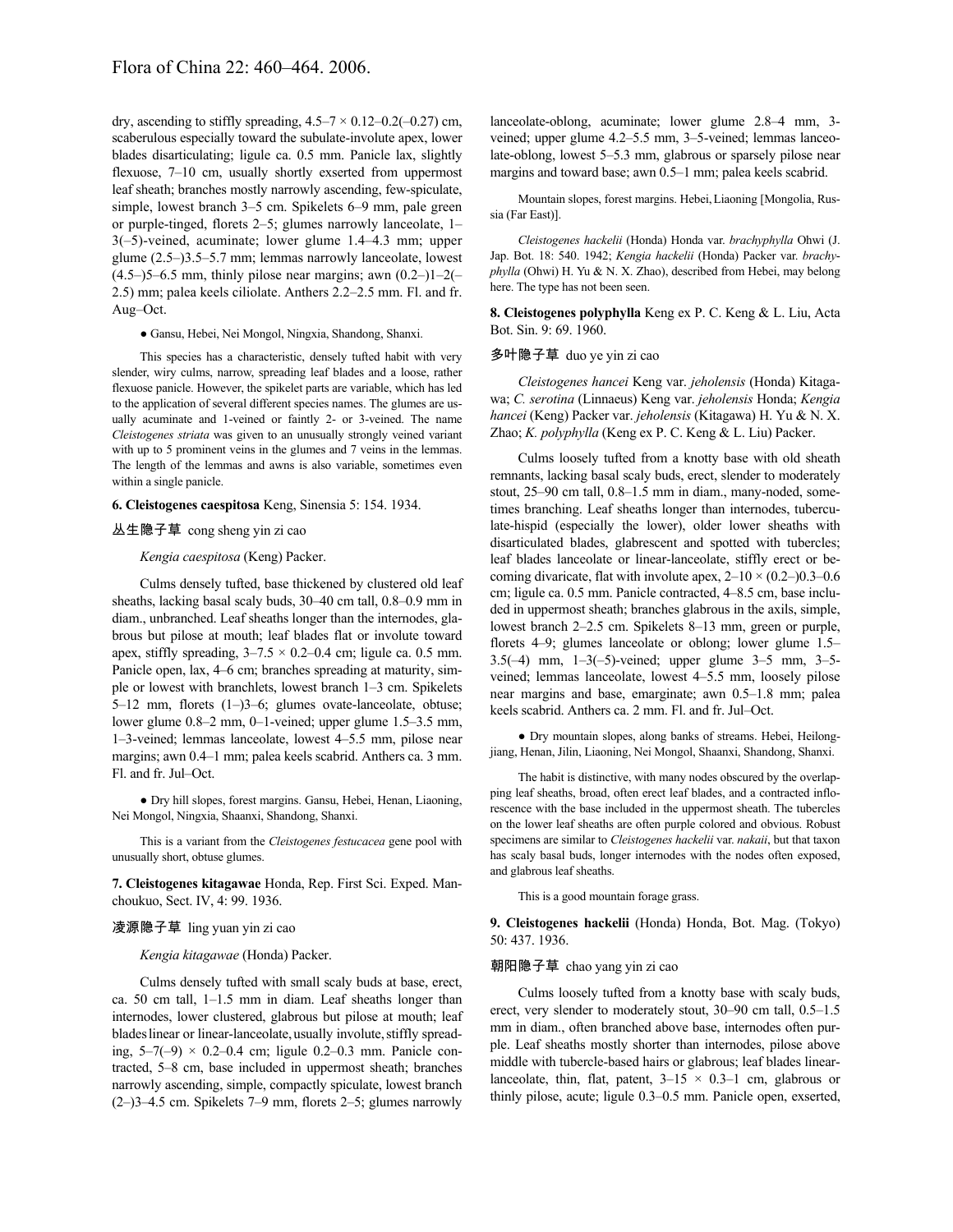4–10 cm; branches few, laxly spreading, lowest branch 2–5 cm. Spikelets 5–9 mm, florets 2–5; glumes lanceolate or lanceolateovate; lower glume 0.5–3 mm, 0–1-veined, obtuse to acute; upper glume wide, 1–4.7 mm, 1–3-veined (or terminal spikelet 3–5-veined), narrowly obtuse to acute; lemmas lanceolate, lowest 4–6 mm, usually with dark transverse blotches, pilose along lower margins and keel, emarginate; awn 2–9 mm; palea keels scabrid. Fl. and fr. Jul–Nov.  $2n = 40$ .

Hill slopes in forests, along forest margins. Anhui, Fujian, Gansu, Guizhou, Hebei, Heilongjiang, Henan, Hubei, Jiangsu, Liaoning, Nei Mongol, Ningxia, Qinghai, Shaanxi, Shandong, Shanxi, Sichuan, Zhejiang [Japan, Korea].

This is a rather tall species with a sparse panicle, found in shady places. The spikelets are distinguished by the small, hyaline glumes and relatively long awns, although awn length is very variable. The scaly basal buds are an obvious feature. Japanese specimens (var. *hackelii*) are relatively uniform, but in China the species is much more variable and often slightly more robust with thicker culms and larger leaf blades (var. *nakaii*). It forms part of an intergrading complex with *Cleistogenes hancei*, which has a larger, open panicle, often with secondary branching, and spikelets with longer, acuminate glumes and shorter awns.

1a. Leaf blades  $3.5-9 \times 0.3-0.6$  mm; leaf sheaths often tuberculate-hispid; lowest lemma 4–5.4 mm; upper glume 2.2–3.5 mm, 1-veined ............................................ 9a. var. *hackelii* 1b. Leaf blades  $6.5-12 \times 0.4-0.8$  mm; leaf sheaths usually glabrous; lowest lemma 5.4–6 mm; upper glume 3–4.7 mm, 1–3-veined .................................................... 9b. var. *nakaii*

#### **9a. Cleistogenes hackelii** var. **hackelii**

#### 朝阳隐子草(原变种) chao yang yin zi cao (yuan bian zhong)

*Diplachne hackelii* Honda, J. Fac. Sci. Univ. Tokyo, Sect. 3, Bot. 3: 112. 1930; *Cleistogenes caespitosa* Keng var. *ramosa* F. Z. Li & C. K. Ni; *C. chinensis* (Maximowicz) Keng; *C. hackelii* var. *chinensis*(Maximowicz) Ohwi; *C. serotina* (Linnaeus) Keng var. *aristata* (Hackel) Keng; *C. serotina* var. *chinensis* (Maximowicz) Handel-Mazzetti; *Diplachne serotina* (Linnaeus) Link var. *aristata* Hackel; *D. serotina* var. *chinensis* Maximowicz; *Kengia caespitosa* (Keng) Packer var. *ramosa* (F. Z. Li & C. K. Ni) H. Yu & N. X. Zhao; *K. chinensis* (Maximowicz) Packer; *K. hackelii* (Honda) Packer.

Leaf sheaths often tuberculate-hispid; leaf blades  $3.5-9 \times$ 0.3–0.6 mm. Culms 0.6–1.2 mm in diam. Lower glume 1–2 mm, 0–1-veined; upper glume 2.2–3.5 mm, 1-veined; lowest lemma 4–5.4 mm. Fl. and fr. Jul–Nov. 2*n* = 40.

Hill slopes in forests, along forest margins. Anhui, Fujian, Gansu, Guizhou, Hebei, Henan, Hubei, Jiangsu, Liaoning, Nei Mongol, Shaanxi, Shandong, Shanxi, Sichuan [Japan, Korea].

In Japan the leaf sheaths are always conspicuously tuberculatehispid; the older, lower sheaths with disarticulated blades are glabrescent and spotted with tubercles.

**9b. Cleistogenes hackelii** var. **nakaii** (Keng) Ohwi, Bot. Mag. (Tokyo) 55: 309. 1941.

## 宽叶隐子草 kuan ye yin zi cao

*Cleistogenes serotina* var. *nakaii* Keng, Sinensia 5: 151. 1934, based on *Diplachne latifolia* Nakai, Bot. Mag. (Tokyo) 35: 139. 1921, not (Grisebach) Hackel (1902); *C. nakaii* (Keng) Honda; *Kengia hackelii* subsp. *nakaii* (Keng) T. Koyama; *K. hackelii* var. *nakaii* (Keng) H. Yu & N. X. Zhao; *Kengia nakaii* (Keng) Packer.

Leaf sheaths usually glabrous; leaf blades  $6.5-12 \times 0.4-$ 0.8 mm. Culms 0.9–1.5 mm in diam. Lower glume 2–3.6 mm, 1(–3)-veined; upper glume 3–4.7 mm, 1–3-veined; lowest lemma 5.4–6 mm. Fl. and fr. Jul–Oct.

Hill slopes in forests, along forest margins. Anhui, Gansu, Guizhou, Hebei, Heilongjiang, Henan, Hubei, Jiangsu, Liaoning, Nei Mongol, Shaanxi, Shandong, Shanxi, Zhejiang [Korea].

This is a good forage and sand-binding grass.

*Cleistogenes ramiflora* Keng & C. P. Wang var. *tianmushanensis*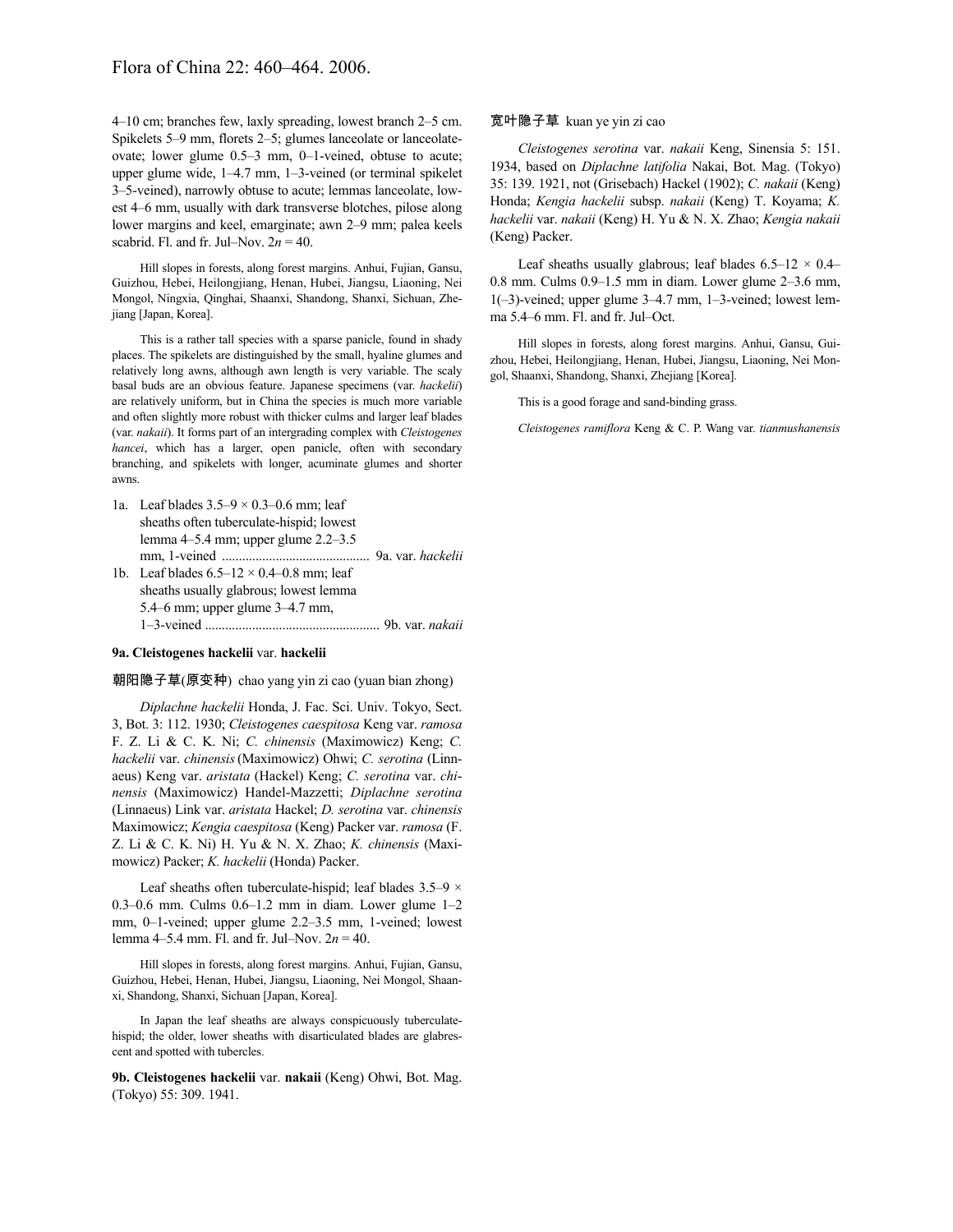# Flora of China 22: 460–464. 2006.

F. Z. Li & C. K. Ni (Bull. Bot. Res., Harbin 15: 436. 1995; *Kengia ramiflora* (Keng & C. P. Wang) H. Yu & N. X. Zhao var. *tianmushanensis* (F. Z. Li & C. K. Ni) H. Yu & N. X. Zhao) is based on a specimen from Zhejiang (Tianmu Shan). It appears to match *C. hackelii* var. *nakaii*, the only *Cleistogenes* species known from Zhejiang, except for its awnless lemmas. The type has not been seen.

## **10. Cleistogenes hancei** Keng, Sinensia 11: 408. 1940.

## 北京隐子草 bei jing yin zi cao

*Diplachne sinensis* Hance, J. Bot. 8: 76. 1870, not *Cleistogenes chinensis* (Maximowicz) Keng (1934); *C. hancei* var. *jeholensis* (Honda) Kitagawa; *C. nakaii* (Keng) Honda var. *purpurascens* Honda; *C. serotina* (Linnaeus) Keng var. *jeholensis* Honda; *C. serotina* var. *sinensis* (Hance) Keng; *C. serotina* var. *vivipara* Honda; *Kengia hancei* (Keng) Packer; *K. serotina* (Linnaeus) Packer var. *vivipara* (Honda) H. Yu & N. X. Zhao.

Culms loosely tufted from a knotty base with scaly buds, erect, 50–100 cm tall, 1–2 mm in diam., usually unbranched, internodes often purple. Leaf sheaths longer or slightly shorter than internodes, usually glabrous, rarely sparsely pilose with tubercle-based hairs, older lower sheaths with disarticulated blades; leaf blades linear, flat, stiffly divaricate to patent, 6–15  $\times$  0.4–0.9 cm, scabrid on both surfaces, sharply acuminate; ligule ca. 0.5 mm. Panicle open, exserted, (6–)10–15 cm; branches widely spreading, clothed in loosely imbricate spikelets, lower branches often with branchlets, lowest 3–8 cm. Spikelets 8–14 mm, green or purplish, florets (3–)5–10; glumes lanceolate, acuminate; lower glume 2–4.2 mm, 1–3-veined; upper glume 3.5– 5.7 mm, (1–)3–7-veined; lemmas lanceolate, lowest 5.5–6.5 mm, usually with dark transverse blotches, thinly pilose along lower margins or subglabrous, emarginate; awn (0.6–)1–2(–3) mm; palea keels scabrid. Fl. and fr. Jul–Nov.

Mountain slopes, roadsides, forest margins. Anhui, Fujian, Hebei, Henan, Jiangsu, Jiangxi, Liaoning, Nei Mongol, Shaanxi, Shandong, Shanxi [Russia (Far East)].

This species is one of the largest in the genus, with relatively robust culms, long, broad leaf blades, and an open inflorescence, often with secondary branching. The spikelets typically have multiveined, acuminate glumes, long lemmas, and short awns, but there is much variation and the species is difficult to separate from *Cleistogenes hackelii* var. *nakaii*.

The epithet of *Diplachne sinensis* cannot be used in *Cleistogenes* because the heterotypic name *C. chinensis* already exists. The epithets *"sinensis"* and *"chinensis"* form homonyms when combined under the same generic name (Saint Louis Code, Art. 53.3 and Ex. 9).

This is a good forage and sand-binding grass.